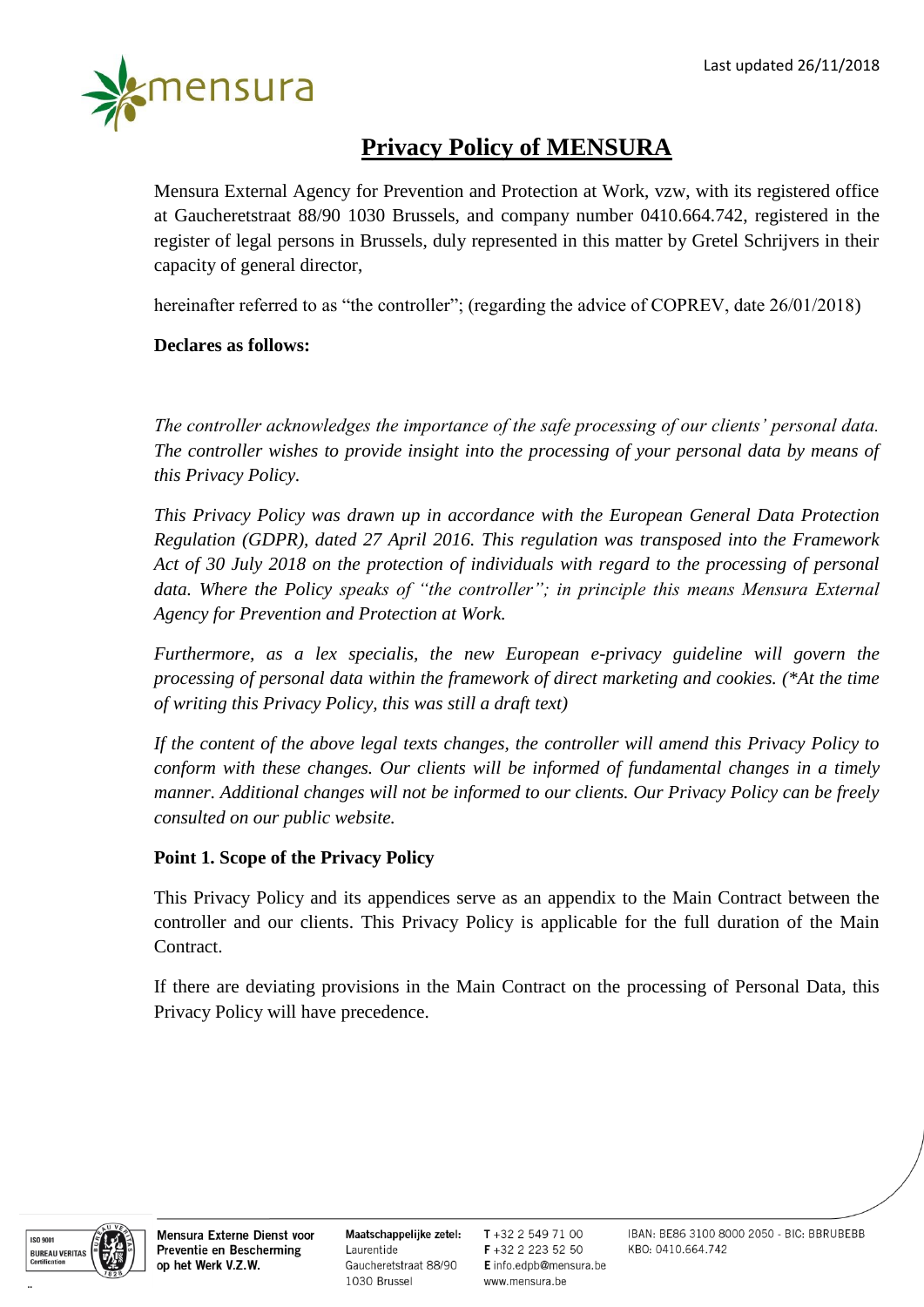

Deviations from this Privacy Policy are only valid if both parties have granted their permission for this in writing.

#### **Point 2. Definitions**

In accordance with the text of the GDPR, the following terms will have the following meaning for the application of this Privacy Policy:

**"Data subject"**: *the identified or identifiable natural person*

**"Data concerning health"**: *personal data related to the physical or mental health of a natural person, including the provision of health care services, which reveal information about his or her health status* 

**"Sensitive personal data":** *personal data that reveals race or ethnic origin, political opinions, religious or philosophical beliefs or membership of a trade union and processing of genetic information or biometric data with a view to the unique identification of a person or data related to health or someone's sexual behaviour or sexual orientation.*

**"Personal data breach":** *a breach of security that accidentally or unlawfully leads to the destruction, loss, change or unauthorised disclosure or unauthorised access to data that has been sent, stored or processed in any other way.*

**"Personal data"**: *any information relating to an identified or identifiable natural person ('data subject'); an identifiable natural person is one who can be identified, directly or indirectly, in particular by reference to an identifier such as a name, an identification number, location data, an online identifier or to one or more factors specific to the physical, physiological, genetic, mental, economic, cultural or social identity of that natural person.*

**" Pseudonymisation":** *the processing of personal data in such a manner that the personal data can no longer be attributed to a specific data subject without the use of additional information, provided that such additional information is kept separately and is subject to technical and organisational measures to ensure that the personal data are not attributed to an identified or identifiable natural person.*

**"Consent of the Data Subject":** *any freely given, specific, informed and unambiguous indication of the data subject's wishes by which he or she, by a statement or by a clear affirmative action, signifies agreement to the processing of their personal data.*

**"Processor"**: *a natural or legal person, public authority, agency or other body which processes personal data on behalf of the controller (in this case, Mensura EOHS).*



Mensura Externe Dienst voor Preventie en Bescherming op het Werk V.Z.W.

Maatschappelijke zetel: Laurentide Gaucheretstraat 88/90 1030 Brussel

T+32 2 549 71 00 F+32 2 223 52 50 E info.edpb@mensura.be www.mensura.be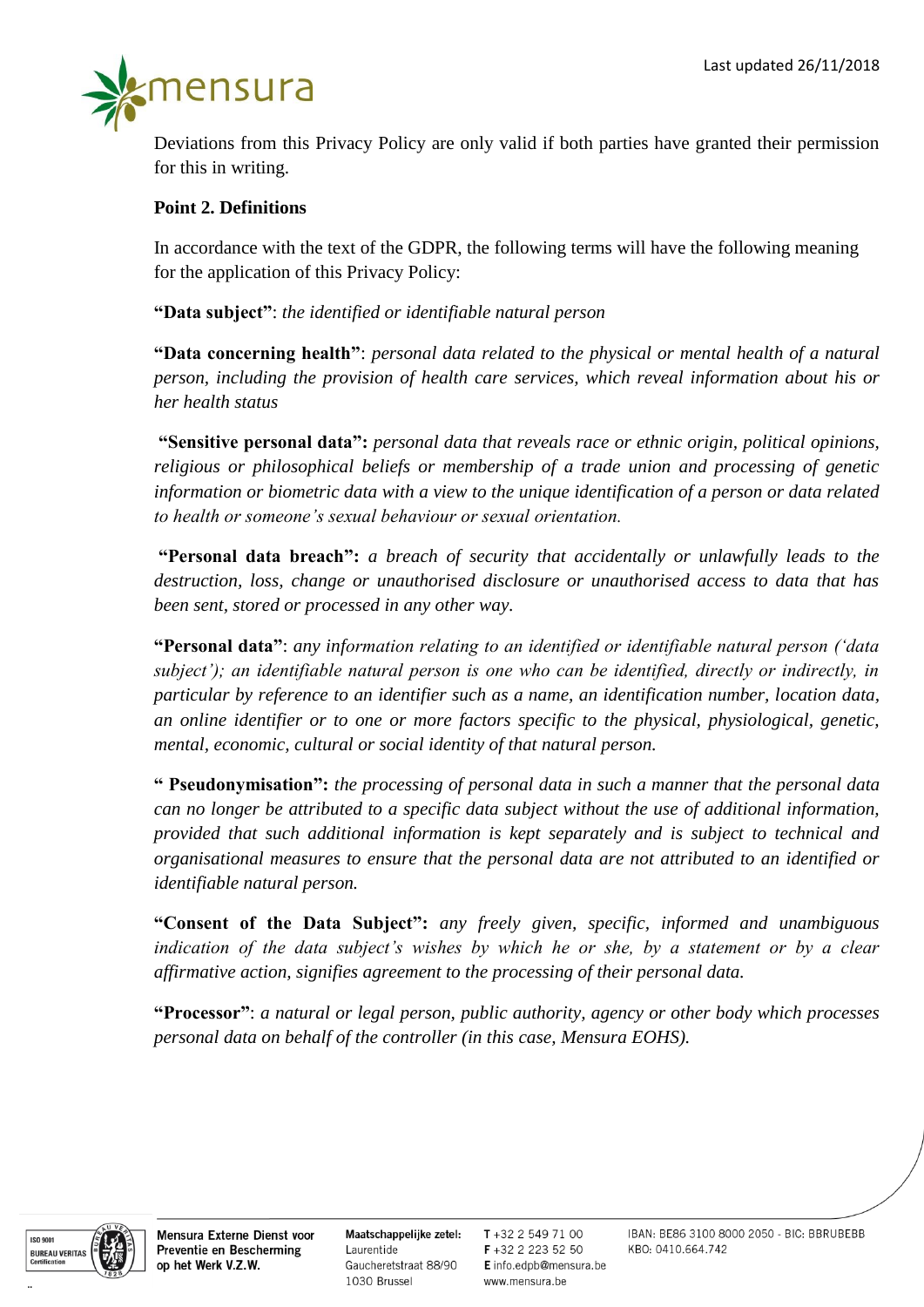

**"Processing"**: *any operation or set of operations which is performed on personal data or on sets of personal data, whether or not by automated means, such as collection, recording, organisation, structuring, storage, adaptation or alteration, retrieval, consultation, use, disclosure by transmission, dissemination or otherwise making available, alignment or combination, restriction, erasure or destruction.*

**"Controller":** : *a natural or legal person, public authority, agency or other body which, alone or jointly with others, determines the purposes and means of the processing of personal data (in this case, you, the client).*

# **Point 3. Processing personal data**

The controller guarantees that your personal data will be:

- a) Processed in a lawful, fair and transparent manner
- b) Collected for specified, explicit and legitimate purposes
- c) Adequate, relevant and limited to what is necessary in relation to the purposes for which they are processed
- d) Correct and updated when necessary
- e) Kept in a form which permits identification of data subjects for no longer than is necessary for the purposes for which the personal data are processed
- f) Appropriate technical and organisational measures will be taken to guarantee appropriate security of the personal data, including protection against unauthorised or unlawful processing and against accidental loss, destruction or damage

Personal data is lawfully processed by the controller as processing is based upon legal grounds. Article 6, 1 C of the GDPR states that Personal Data is lawfully processed if "*processing is necessary for compliance with a legal obligation to which the controller (here: the client) is subject*". In this case, our clients have a legal obligation to take the necessary measures within the framework of occupational health and safety. These legal obligations are stipulated in the Code on Well-being at Work.

The aforementioned personal data includes name, address, telephone number, gender and age. An overview is available in appendix 1 to this Policy.



Mensura Externe Dienst voor Preventie en Bescherming op het Werk V.Z.W.

Maatschappelijke zetel: Laurentide Gaucheretstraat 88/90 1030 Brussel

T +32 2 549 71 00 F+32 2 223 52 50 E info.edpb@mensura.be www.mensura.be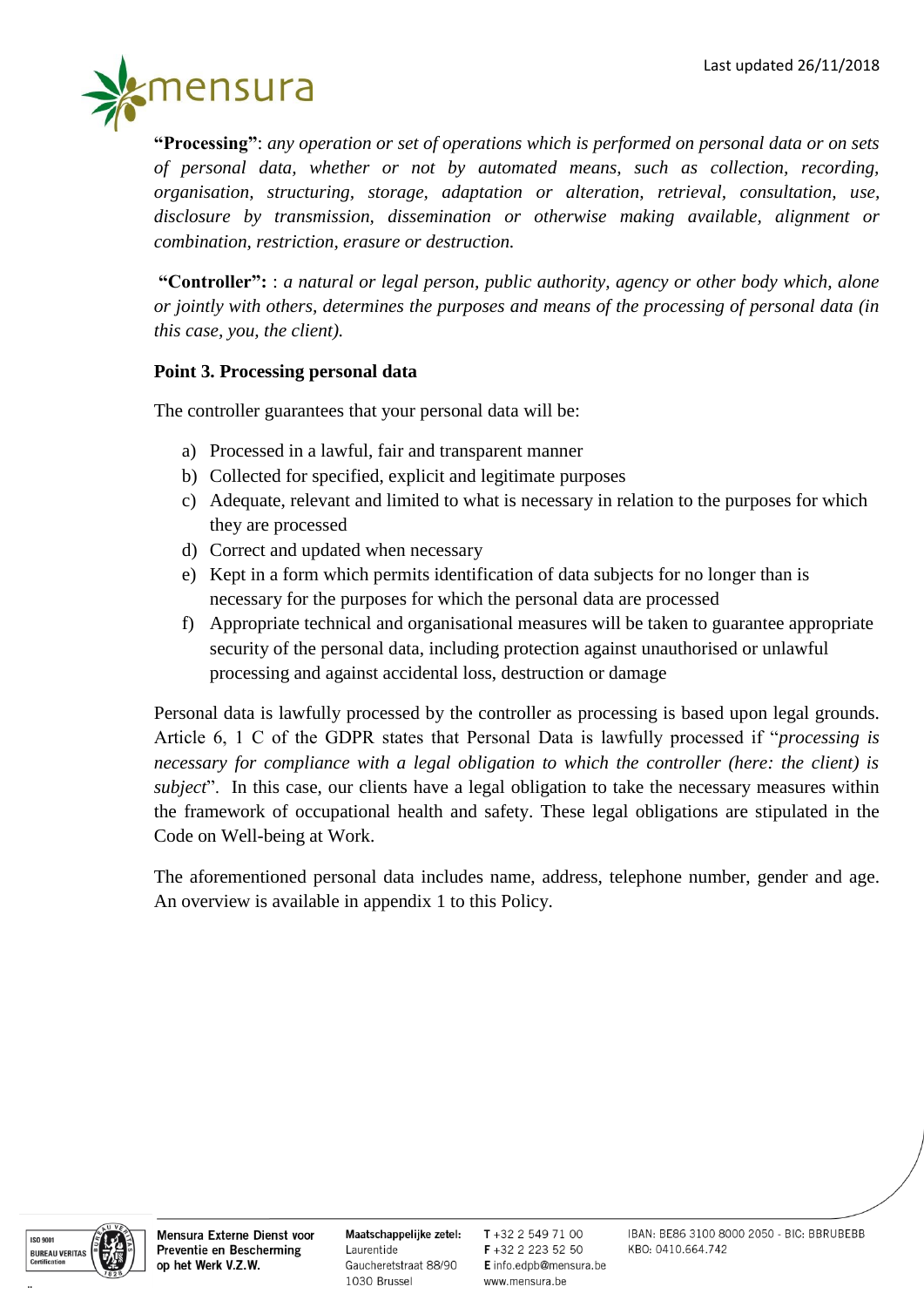

# **Point 4. Processing sensitive personal data**

The controller will lawfully process sensitive personal data (more explicitly: "data concerning health") in conformity with article 9, b) and h) of the GDPR;

- *b) processing is necessary for the purposes of carrying out the obligations and exercising specific rights of the controller (here: the client) or of the data subject in the field of employment and social security and social protection law in so far as it is authorised by Union or Member State law or a collective agreement pursuant to Member State law providing for appropriate safeguards for the fundamental rights and the interests of the data subject;*

The controller's services are primarily determined by law, namely the Code on Well-being at Work. Our clients are legally obligated – within Belgian social law – to join an External Agency for Prevention and Protection at Work.

h) processing is necessary for the purposes of preventive or occupational medicine, for the assessment of the working capacity of the employee, medical diagnosis, the provision of health or social care or treatment or the management of health or social care systems and services on the basis of Union or Member State law or pursuant to contract with a health professional and subject to the conditions and safeguards referred to in paragraph 3;

Sensitive data that is processed by the controller is related to data concerning health; i.e. weight, BMI, working capacity as stated on the HAF (Health Assessment Form) or the RAF (Reintegration Assessment Form), medical data, psychological data, injuries after a serious accident at work, the data subject's lifestyle, etc.. An overview is available in appendix 1 to this Policy.

# **Point 5. Explicit agreement from the Data Subject(s)**

In the context of the provision of service where the controller must request the Personal Data directly from the Data Subject(s), the controller (Mensura) will inform the Data Subject(s) prior to the processing concerning the following elements, in conformity with article 13 point 1 of the GDPR:

- the identity and contact details of the controller
- the contact details of the Data Protection Officer;
- the purpose and legal grounds for the processing;
- the recipients or the categories of the recipients of the personal data;



Maatschappelijke zetel: Laurentide Gaucheretstraat 88/90 1030 Brussel

 $T + 3225497100$ F+32 2 223 52 50 E info.edpb@mensura.be www.mensura.be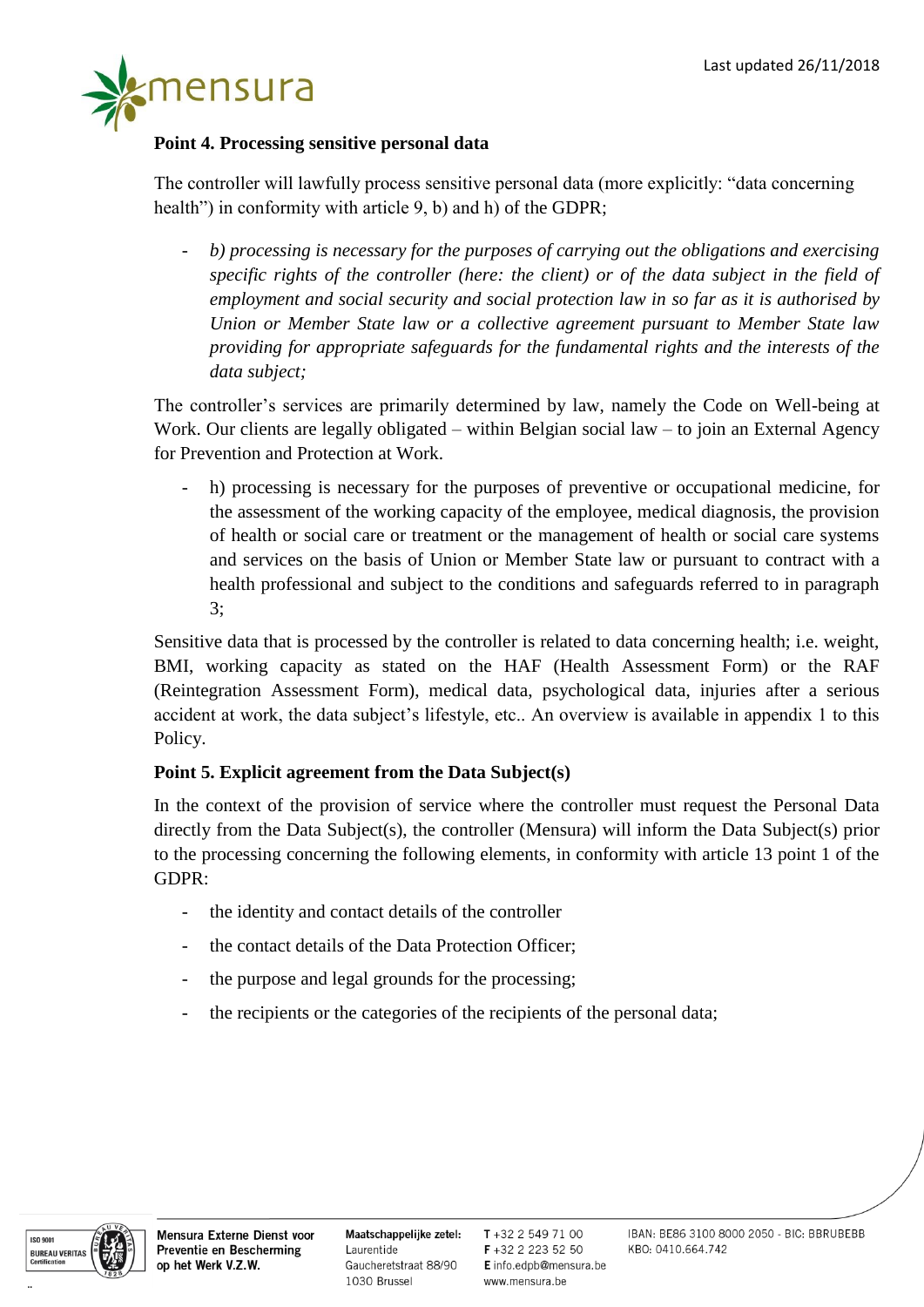

- the manner in which the rights of the Data Subject $(s)$  are exercised;
- the fact that the Data Subject can revoke his or her explicit permission and the manner in which this is done;
- the fact that the Data Subject has the right to submit a complaint to the supervisory authority;
- the retention period for Personal Data;
- if applicable, the existence of automated decisions.

Where the controller provides services in the context of points 3 and 4, the client must share the aforementioned information with the Data Subject(s). The client can use this Privacy Policy to inform the Data Subject(s).

# **Point 6. Processing personal data for marketing purposes**

With regard to processing Personal Data for Marketing Purposes, the controller can rely upon a legal basis (recital 47 of the GDPR). An opt-out for the Data Subjects will be always possible. No personal data of the customer's employees are processed by controller for Marketing purposes. Only the customer's personal details (contact details) are processed for this purpose, so that controller can keep the customer informed of changes to the mandatory services within the context of the well-being legislation.

# **Point 7. Anonymous group reporting**

The controller guarantees that group reporting will be anonymous given that personal data is only shared as from a dataset of 10.

For example, the results of the medical examinations are part of the risk analysis. These results are reported in the form of the anonymous group results.

#### **Point 8. The record of processing activities**

The controller has drawn up a record of processing activities in which the following elements of each of their services are described in detail:

- 1 ° Which categories of personal data are being processed?
- 2° Who can receive this personal data (internal/externally)?
- 3 ° For how long will the personal data be kept?
- 4 ° For how long will the personal data be protected?
- 5° Will the personal data be processed outside Belgium?



Maatschappelijke zetel: Laurentide Gaucheretstraat 88/90 1030 Brussel

 $T + 3225497100$ F +32 2 223 52 50 E info.edpb@mensura.be www.mensura.be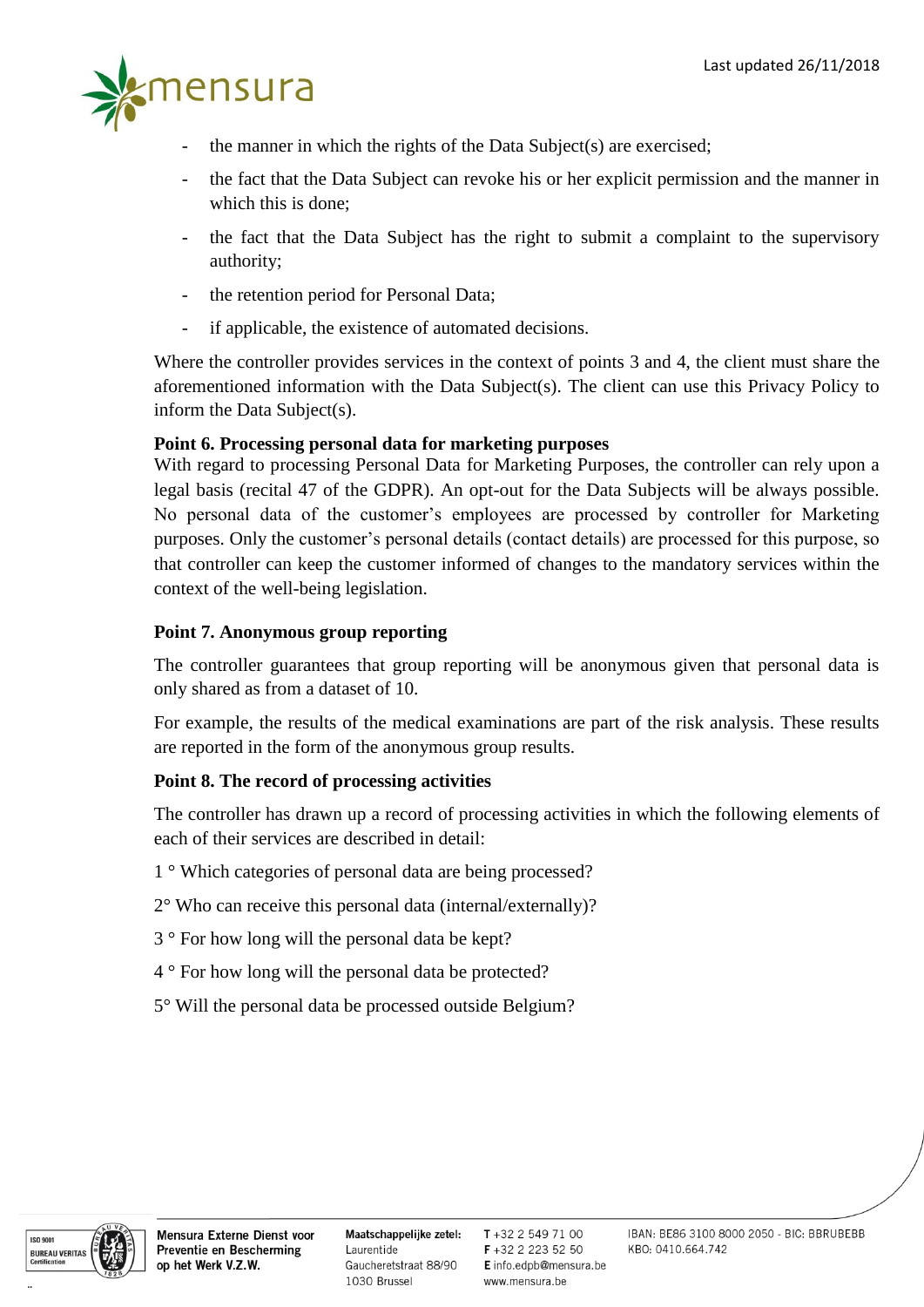

 $6^{\circ}$  Who has access to the personal data (internally/externally)?

7° The purposes of processing.

If you have questions within this framework that have not been made clear in this Policy, please contact the persons listed in point 20.

#### **Point 9. Appropriate technical and organisational measures**

Taking into account the state of the art, the costs of implementation and the nature, scope, context and purposes of processing as well as the risk of varying likelihood and severity for the rights and freedoms of natural persons, the controller shall implement appropriate technical and organisational measures to ensure the safe processing of personal data. Appendix II to this Policy contains a summary of these measures.

The controller guarantees that they will take the necessary measures in conformity with article 32 of the GDPR, which, among other things, pertain to the following:

- a) the pseudonymisation and encryption of personal data;
- b) the ability to ensure the ongoing confidentiality, integrity, availability and resilience of processing systems and services;
- c) the ability to restore the availability and access to personal data in a timely manner in the event of a physical or technical incident;
- d) a process for regularly testing, assessing and evaluating the effectiveness of technical and organisational measures for ensuring the security of the processing.

The controller guarantees that the only employees who will have access to personal data are those who are actually involved in implementing the services. Furthermore, these employees will be contractually bound by a duty of confidentiality.

#### **Point 10. Third parties**

Third parties who may gain access to personal data will also be restricted to persons involved in implementing the services. Appendix III contains an overview of external parties who may be involved.

These third parties will be subject to the same obligations with regard to data protection as those arising from this Privacy Policy, in particular, including the obligation to take appropriate technical and organisational measures for processing the Personal Data. The controller binds the third parties contractually in this regard.



Mensura Externe Dienst voor Preventie en Bescherming op het Werk V.Z.W.

Maatschappelijke zetel: Laurentide Gaucheretstraat 88/90 1030 Brussel

 $T + 3225497100$ F +32 2 223 52 50 E info.edpb@mensura.be www.mensura.be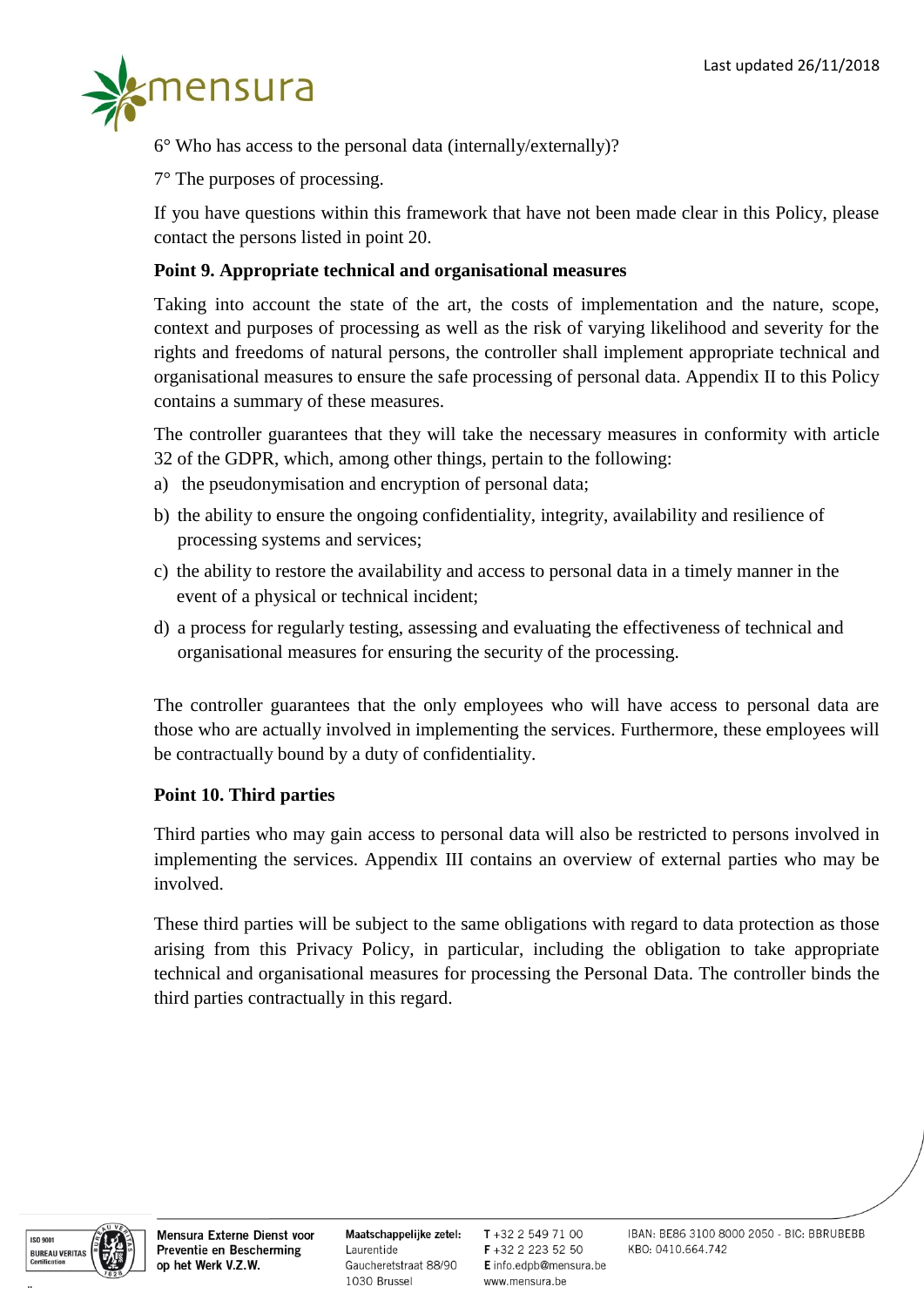

# **Point 11. Processors**

If the controller engages a processor to perform specific processing activities on the behalf of the controller, this processor will be subject to the same obligations with regard to data protection as those arising from this agreement, including the obligation to take appropriate technical and organisational measures for processing personal data. To this end, the processors have signed a processing agreement in accordance with article 28 point 3.

The controller guarantees that processors may only process personal data under written instructions of the controller. If the processors engage a sub-processor to perform processing activities, the processor will, in principle, remain liable towards the sub-processor.

#### **Point 12. Processing of data outside a Member State of the EU**

The controller guarantees that the personal data will not be processed outside a Member State of the EU. The Personal Data will only be processed in Belgium.

# **Point 13. Minimal processing of personal data**

The controller's services are primarily determined by law, namely the Code on Well-being at Work. The controller will only process the minimum amount of personal data necessary within the framework of implementing the requested services. An overview is available in appendix 1 to this Policy.

The controller guarantees that personal data will not be stored for longer than is necessary for the implementation of the requested services. The controller is obliged to observe statutory retention periods. An overview is available in appendix 1 to this Policy.

# **Point 14. The rights of data subjects:**

14.1. General

Within the framework of the GDPR, data subjects have the following rights with regard to their personal data:

*1° Right of access* 

*2° Right to rectify incorrect personal data* 

*3° Right to erasure (Right to be forgotten")*



Mensura Externe Dienst voor Preventie en Bescherming op het Werk V.Z.W.

Maatschappelijke zetel: Laurentide Gaucheretstraat 88/90 1030 Brussel

 $T + 3225497100$ F+32 2 223 52 50 E info.edpb@mensura.be www.mensura.be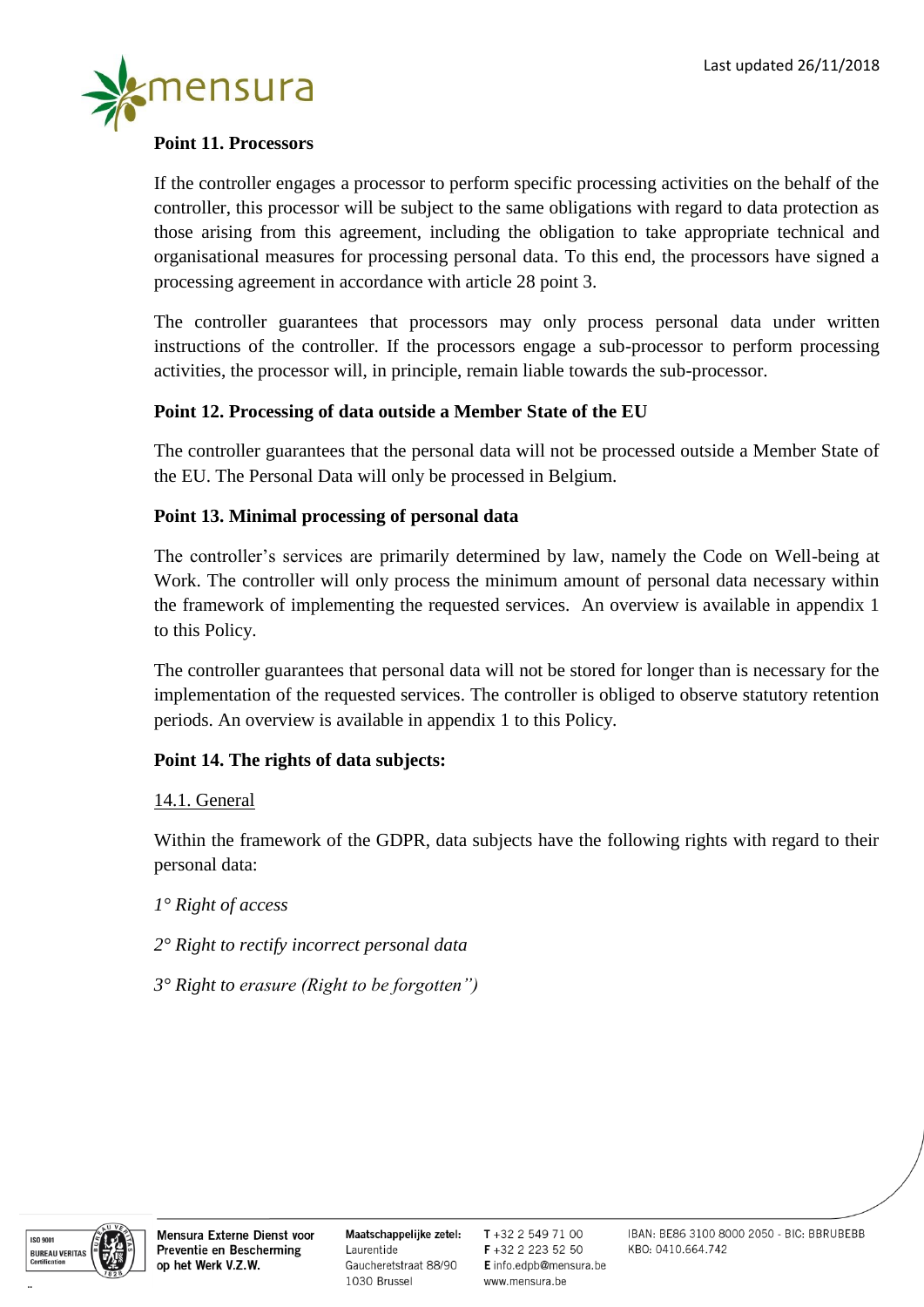

In most cases, the right to erasure of data will not be executed by the controller, as processing is carried out on the basis of a legal obligation to process data.

# *4° Right to restriction of processing*

- *5° Right to data portability*
- *6° Right to object*

In most cases, the right to object will not be executed by the controller, as processing is carried out on the basis of a legal obligation to process data.

The controller guarantees to answer requests within one month of receiving them. This will be done in conformity with the obligations of the controller stipulated in article 12 point 3 of the GDPR. Depending on the complexity and number of requests, this period may be extended by two months if necessary. The controller will inform the data subject of this extension within one month of receiving their request.

The controller's internal procedures are set out in points 14.2 and 14.3 so that the data subjects can correctly exercise their rights against the controller. The client must inform data subjects of the controller's internal procedures in a concise, transparent, comprehensible and easily accessible form and in clear and simple language. If data subjects wish to exercise a right that does not fall under point 14.2. or 14.3. the request can be sent to  $\frac{\text{privacy}}{\text{C}$  mensura.be.

If the Data Subject finds that one of the processors or third parties (see Appendix III) is processing Personal Data in contradiction to the GDPR, then the Data Subject can report this to the controller via **privacy@mensura.be**. The controller will try, after having received such a complaint, to contact the accused processor(s) or third party/parties within three business days. The controller will contact the Data Subject again within one month after receiving the complaint.

#### 14.2. Rights of data subjects within the framework of medical supervision

With regard to the exercise of one of the rights related to their medical files, data subjects must respect the following internal procedure of the controller:

- requests must be submitted by means of a registered letter addressed to Marie-Noelle Schmickler, directeur afdeling medisch toezicht, Italiëlei 2 at 2000 Antwerp.
- they must enclose a copy of their identity card.



Mensura Externe Dienst voor Preventie en Bescherming op het Werk V.Z.W.

Maatschappelijke zetel: Laurentide Gaucheretstraat 88/90 1030 Brussel

 $T + 3225497100$ F+32 2 223 52 50 E info.edpb@mensura.be www.mensura.be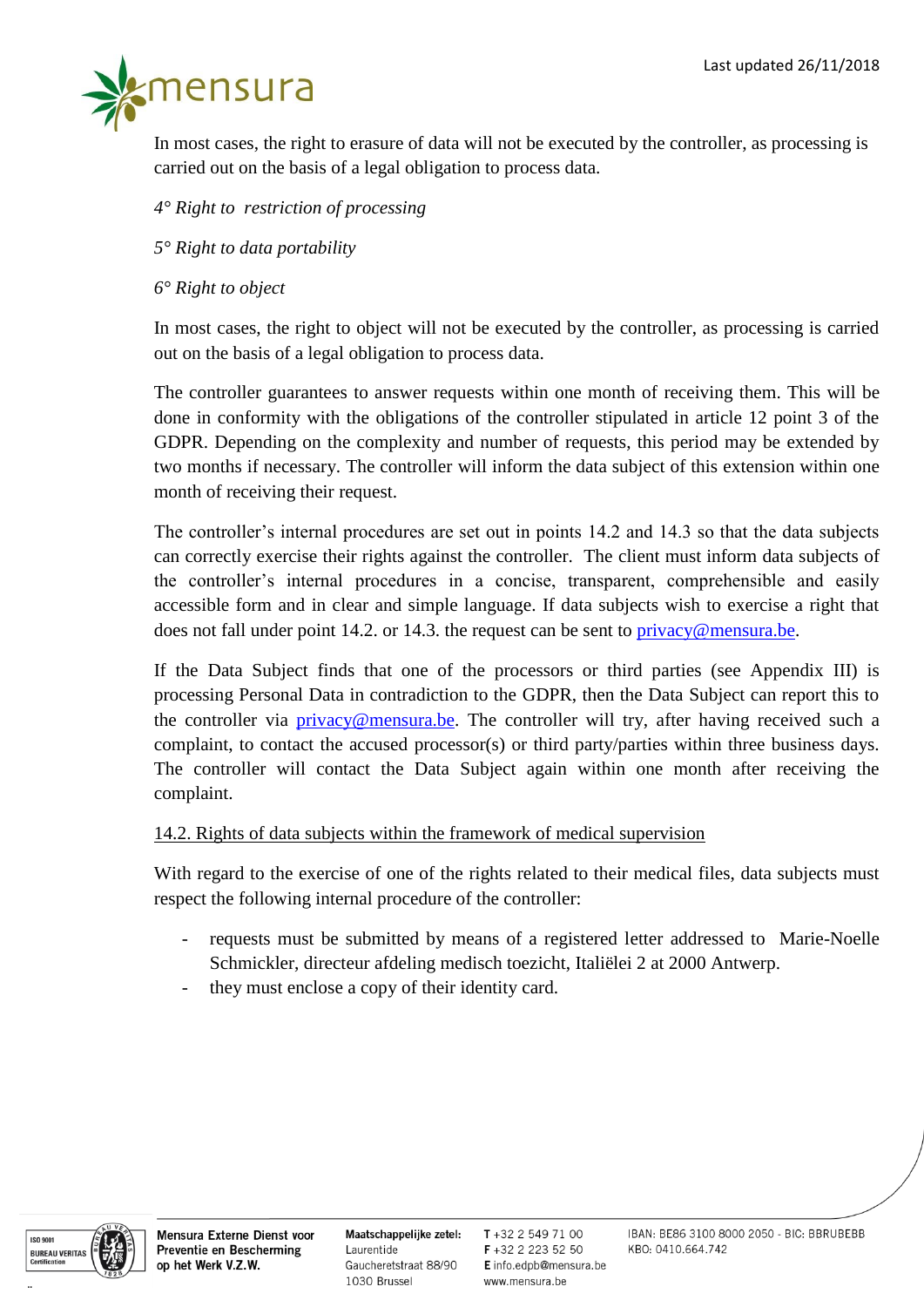

Access to medical files will not be granted to employees directly but to their attending physician. This is in conformity with the recommendation issued by the Medical Association on 07/09/1996.

#### 14.3. Rights of data subjects within the framework of psychosocial files

With regard to the exercise of one of the rights related to their psychosocial files, Data Subjects must respect the following internal procedure of the controller:

- requests must be submitted by means of a registered letter addressed to the relevant prevention advisor on psychosocial aspects;

- they must also enclose a copy of their identity card.

14.4. Right to submit a complaint to the Belgian supervisory authority (= "the Data Protection Authority")

In accordance with article 77 of the GDPR, data subjects have the right to submit a complaint directly to the Data Protection Authority if they think that the controller is failing to protect and/or process their personal data in conformity with the GDPR.

#### **Point 15. Portability of Personal Data if the controller changes an external agency**

15.1. Transfer of Personal Data in the Medical Supervision Department

The transfer of health files is set out in the provisions of Book 1, Title 3, of the Code on Wellbeing at Work.

Health files consist of four separate sections:

a) social-administrative information concerning the identification of the employee and their employer.

b) occupational history and objective medical personal information that can be established on the basis of compulsory actions undertaken during preventative medical researches. This personal information is related to the employee's work station or activity.

c) specific information of a personal nature established by the occupational physician during preventative medical examinations and that are restricted to the last-mentioned doctor.

d) exposure of all employees employed at a work station or in an activity that exposes them to biological, physical or chemical agents.



Mensura Externe Dienst voor Preventie en Bescherming op het Werk V.Z.W.

Maatschappelijke zetel: Laurentide Gaucheretstraat 88/90 1030 Brussel

T +32 2 549 71 00 F+32 2 223 52 50 E info.edpb@mensura.be www.mensura.be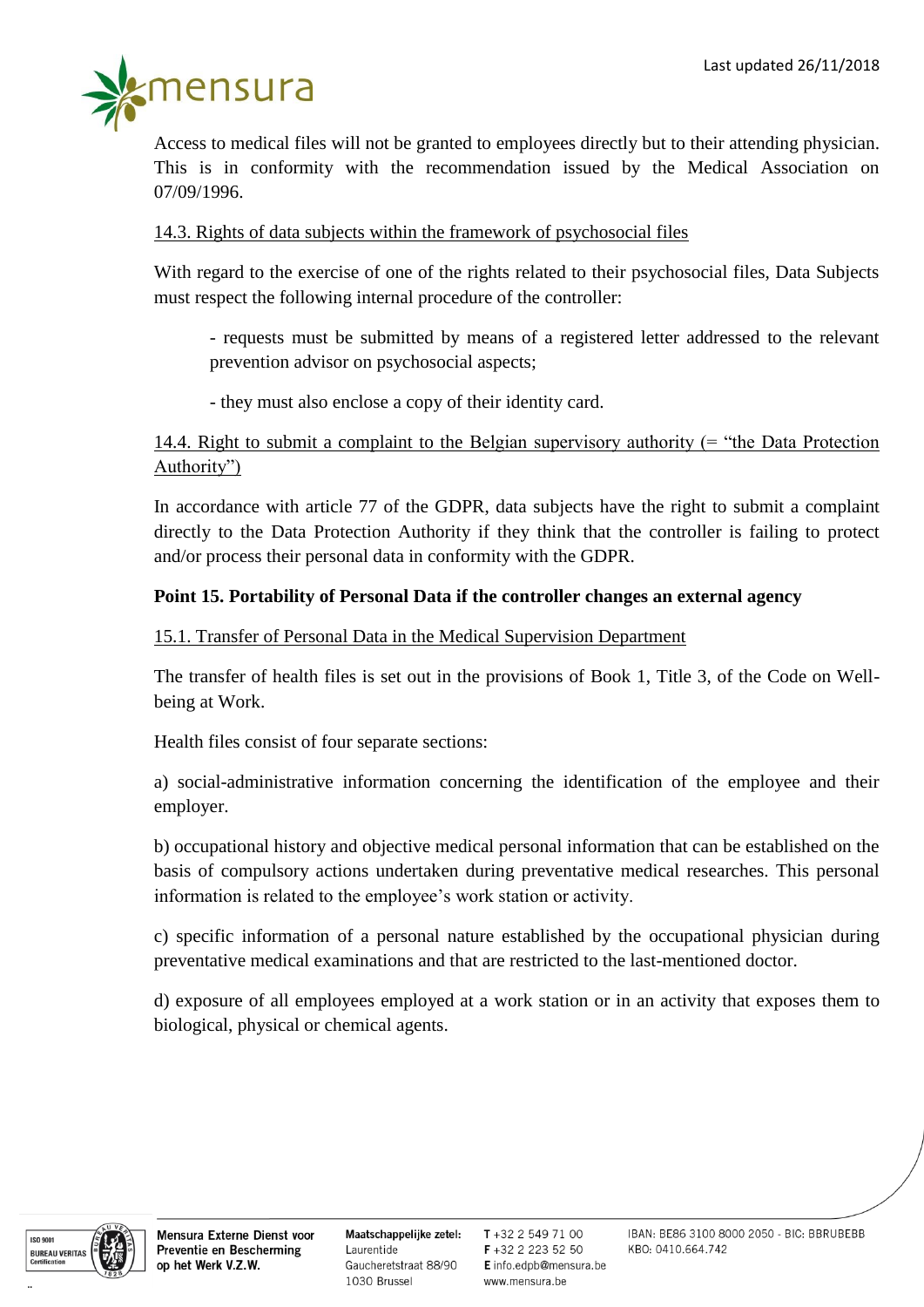

Health files do not contain information on cooperation with public health programmes that are not related to work.

The transfer of medical information takes place under the responsibility of the doctor who is in charge of the department tasked with medical supervision (director of medical supervision).

To transfer medical files, the director of medical supervision of the new external service must write to the Mensura's director of medical supervision to request data transfer. The requested files will not be effectively transferred until this request has been received.

#### 15.2. Transfer of Personal Data in the Psycho Department

The transfer of this personal data is set out in the provisions of article 34 van Book I, Title 3, Prevention of Psychosocial Risks at Work, of the Code on Well-being at Work.

If the client changes the external agency for prevention and protection at work, the transfer of individual files will be arranged as follows:

1° If a request for formal psychosocial intervention is being dealt with at the time of the change:

a) the prevention advisor on psychosocial intervention will inform the applicant and the other persons directly involved as soon as possible of the fact that the external agency for which he performs tasks will no longer be authorised to deal with the request;

b) the client will give the prevention advisor for psychosocial aspects to whom the request was submitted with the coordinates of the new external agency upon request;

c) the prevention adviser for psychosocial aspects to whom the request was submitted will submit the individual file to the prevention adviser for psychosocial aspect of the new external agency;

d) the prevention advisor on psychosocial aspects will inform the applicant and the other persons directly involved of the fact that they will be taking over the handling of the request;

2° If the handling of the request for formal psychosocial intervention is concluded at the time of the change of external agency for prevention and protection at work, the prevention adviser for psychosocial aspects of the new external agency may obtain a copy of the individual file from the prevention adviser for psychosocial aspect to whom the request was submitted if this is necessary for the performance of their duties.

The transfer of individual files is subject to conditions to safeguard professional secrecy.



Mensura Externe Dienst voor Preventie en Bescherming op het Werk V.Z.W.

Maatschappelijke zetel: Laurentide Gaucheretstraat 88/90 1030 Brussel

 $T + 3225497100$ F+32 2 223 52 50 E info.edpb@mensura.be www.mensura.be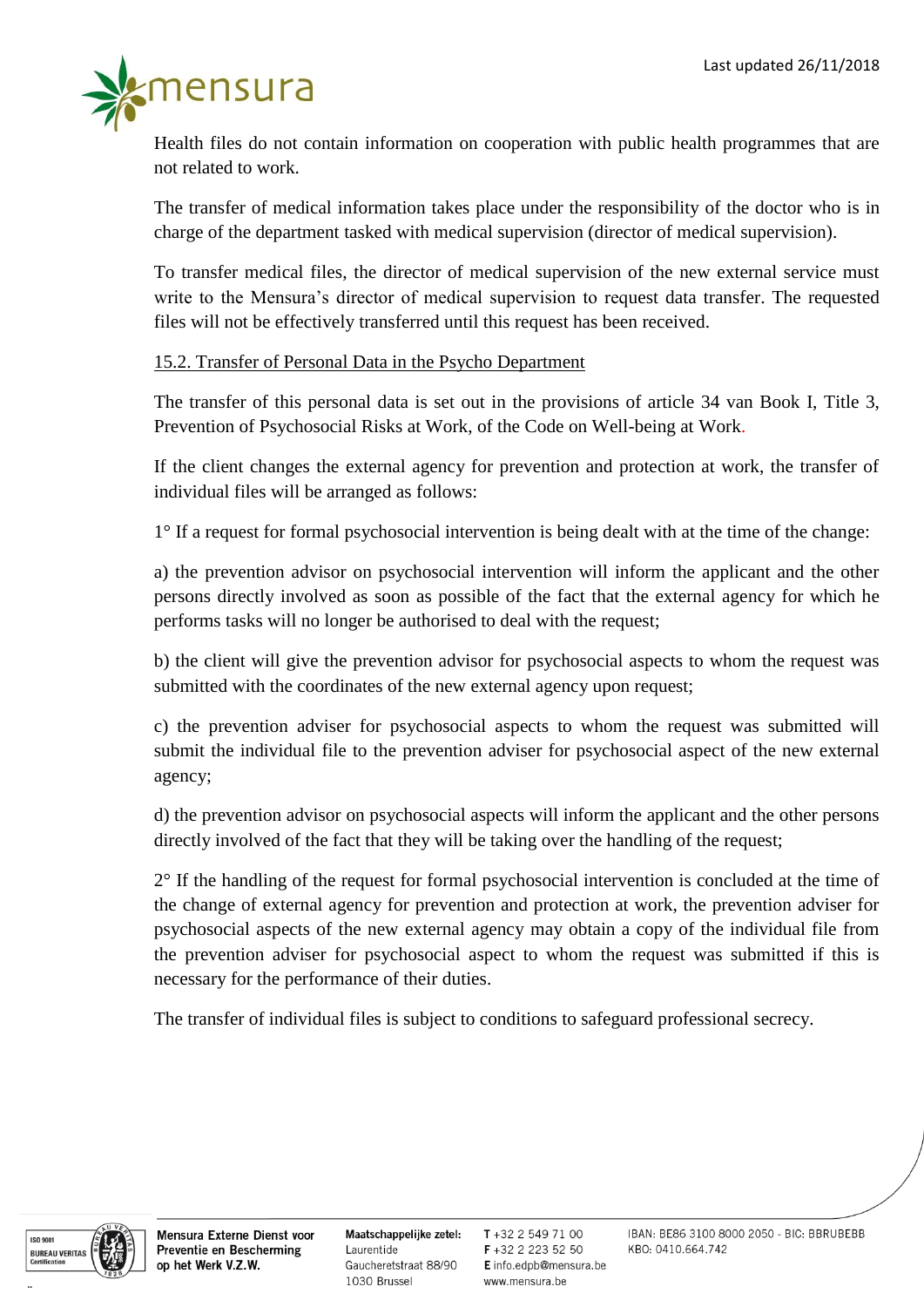

# **Point 16. Removal of the Personal Data at the end of the Main Contract**

The controller guarantees that the processed Personal Data will be deleted or transferred at the request of the client within the month following the end of the Main Contract, unless there is a legal provision allowing the controller to retain the Personal Data for a longer period of time.

At the request of the client, the controller will provide the necessary proof of this.

The processors and third parties are also informed by the controller about the removal of the Personal Data received, if the Main Contract has been terminated. Processors and third parties shall delete this Personal Data unless they too can provide proof of legal provisions allowing for the retention of Personal Data for longer periods of time.

#### **Point 17. Requests for Personal Data from public government services**

The controller will inform the client within three business days in cases where:

(a) concerning the processing of Personal Data, a public body requests information from the controller, or the controller receives a summons or a research or inspection request, unless the controller is not legally authorised to provide this;

(b) the intention is to provide Personal Data to a public body;

(c) the controller receives a request to publish the client's Personal Data or to provide information relating to the processing of the client's Personal Data from a third party, an employee, a customer, or the client's contractor.

The controller gives the client 72 hours, as from the time of the report, to object to such a transfer of Personal Data.

#### **Point 18. Measures in the event of a personal data breach**

The controller is obliged to report breaches of personal data security to the authorised Belgian supervisory authority within 72 hours. This applies unless it is unlikely that the personal data breach will result in a risk to the rights and freedoms of the data subject(s).

The controller will notify the client as soon as they have become aware of a personal data breach, without unreasonable delay. It is agreed that the controller and the client will contact each other within 48 hours of the controller learning of the breach and agree together whether it must be reported to the authorised Belgian supervisory authority.



Mensura Externe Dienst voor Preventie en Bescherming op het Werk V.Z.W.

Maatschappelijke zetel: Laurentide Gaucheretstraat 88/90 1030 Brussel

 $T + 3225497100$ F+32 2 223 52 50 E info.edpb@mensura.be www.mensura.be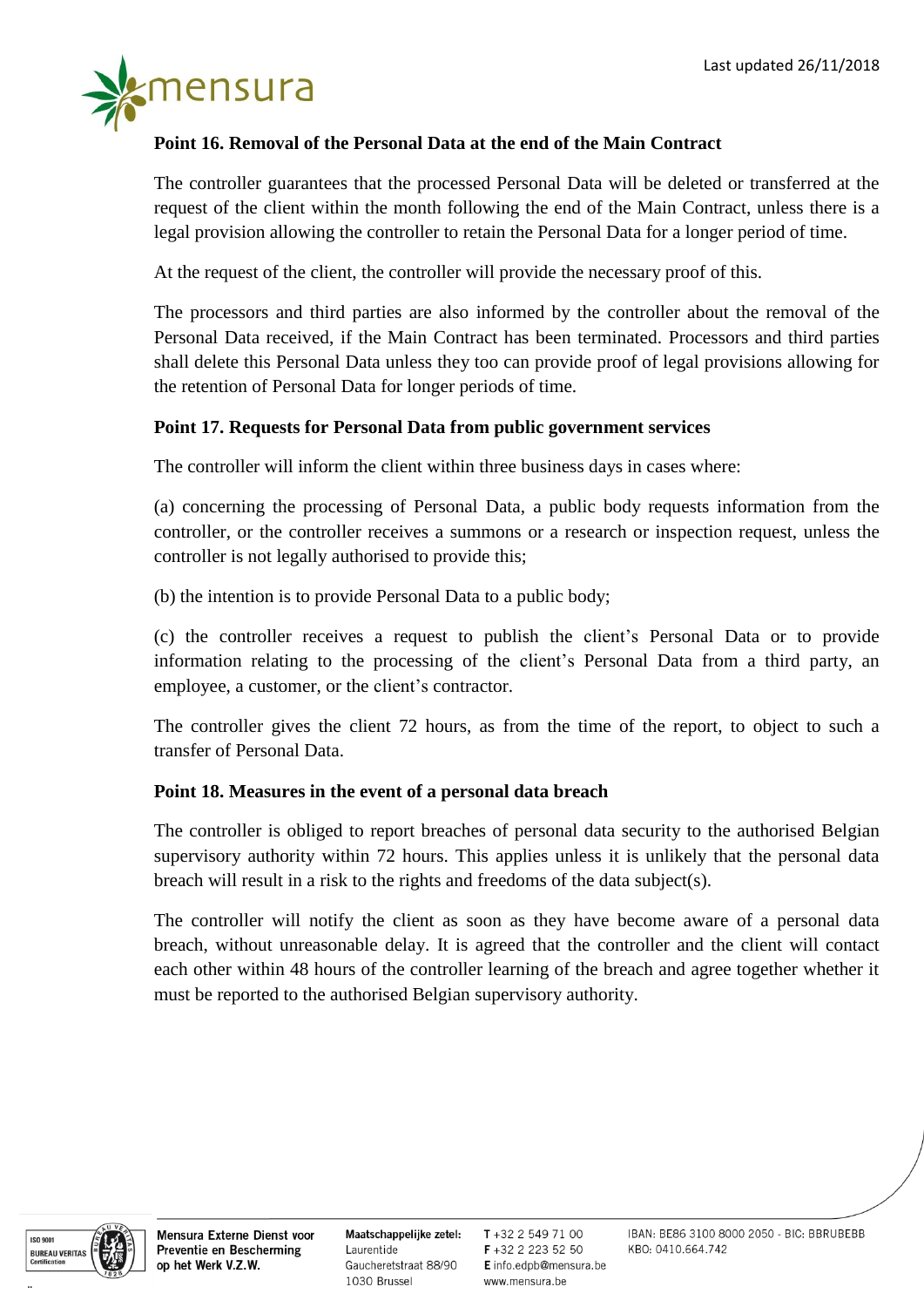

The aforementioned obligation is also applicable if the controller is actually aware of a Personal Data breach committed by a processor or a third party, e.g. if the Data Subject submits a complaint to the controller.

If the personal data breach is likely to result in a high risk to the rights and freedoms of natural persons, the client will inform the data subject(s) of it in accordance with article 34 of the GDPR.

Both the controller and the client will work together with the authorised Belgian supervisory authority to provide the necessary information and to limit the consequences of the breach.

# **Point 19. Miscellaneous provisions**

If one or more of the provisions in this Privacy Policy should become null and void, the remaining provisions are still in full force.

This Privacy Policy is subject to Belgian law. The parties can only present their disputes concerning this Privacy Policy before the courts of Brussels.

# **Point 20. If you need more information or support.**

The controller guarantees that they will provide the client with the necessary additional support and information so that the controller can show that they have complied with their obligations under the GPDR. This information obligation does not apply to information that is confidential or cannot be shared with the client for legal reasons.

Furthermore, the controller will grant the necessary cooperation if an audit is conducted on their premises on the orders of the client or by an auditor authorised by the client. The client will bear the costs of the appointed auditor and audit. The audit will always be limited to the controller's systems that are used for the processing.

The controller's Data Protection Officer is Annelies Feytons, who can be contacted at the following email address: [Privacy@mensura.be.](mailto:Privacy@mensura.be) The controller's Security Officer is Ronnie Van Weert, who can be contacted at the following email address: [Privacy@mensura.be.](mailto:Privacy@mensura.be)



**..**

Mensura Externe Dienst voor Preventie en Bescherming op het Werk V.Z.W.

Maatschappelijke zetel: Laurentide Gaucheretstraat 88/90 1030 Brussel

 $T + 3225497100$ F +32 2 223 52 50 E info.edpb@mensura.be www.mensura.be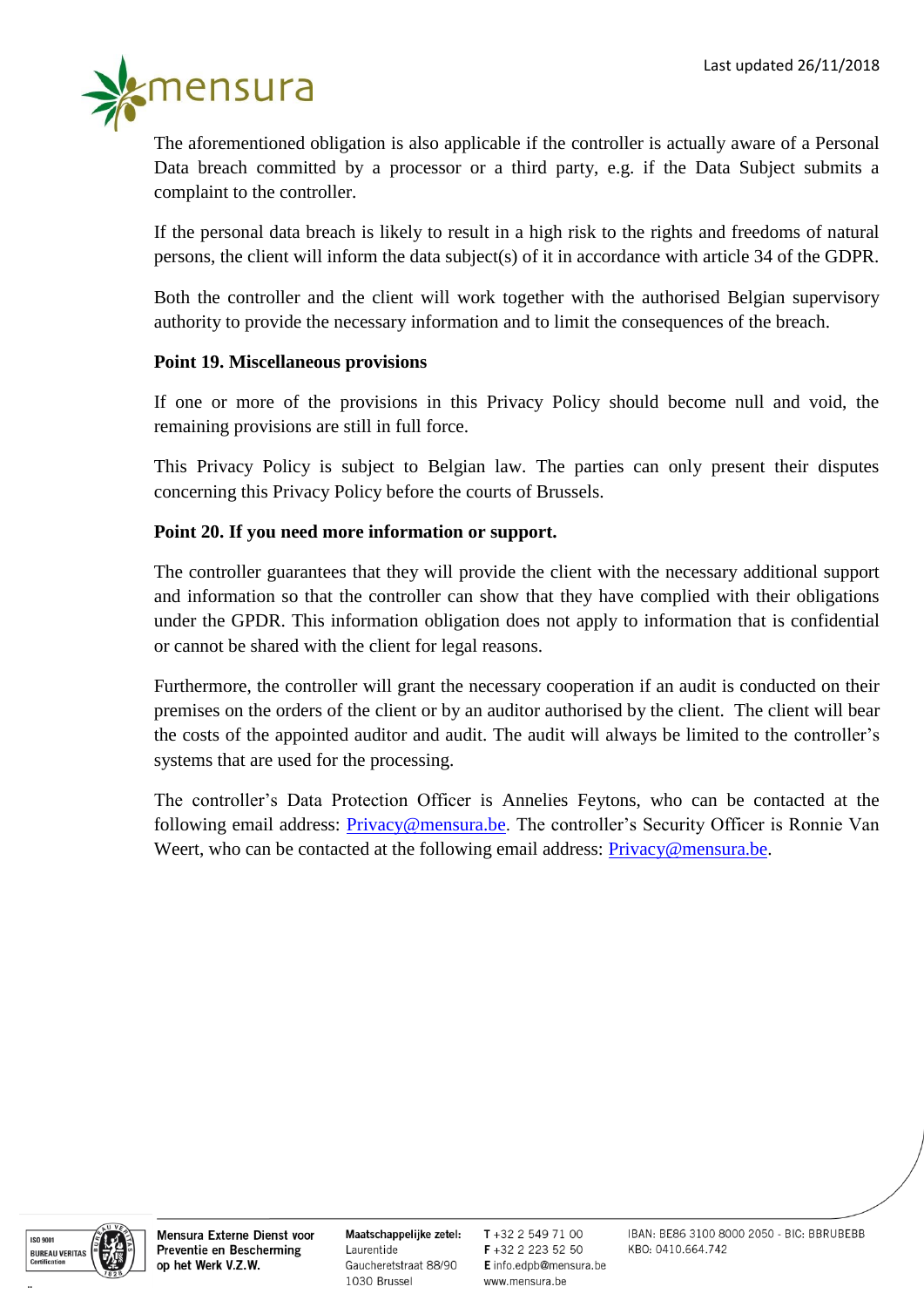

#### **Appendix 1. The categories of processed personal data and retention period**

#### **Categories of Personal Data that the controller can process**

The employee's national register number, name, first name, age, address, gender, date and place of birth, photo, company position, employer, email address, seniority in the company, seniority in the position, work station, race, marital status, nationality, seaman's book number if applicable, type of driving licence if applicable.

Extra personal information: telephone number, email address, mobile phone number + consent to use of this information for notification.

Data concerning health: physical and mental health

#### **Retention period**

Medical file = statutory retention period  $(= 40 \text{ years})$ 

Psychosocial files = statutory retention period  $(= 20 \text{ years})$ 



**..**

Mensura Externe Dienst voor Preventie en Bescherming op het Werk V.Z.W.

Maatschappelijke zetel: Laurentide Gaucheretstraat 88/90 1030 Brussel

T+32 2 549 71 00 F+32 2 223 52 50 E info.edpb@mensura.be www.mensura.be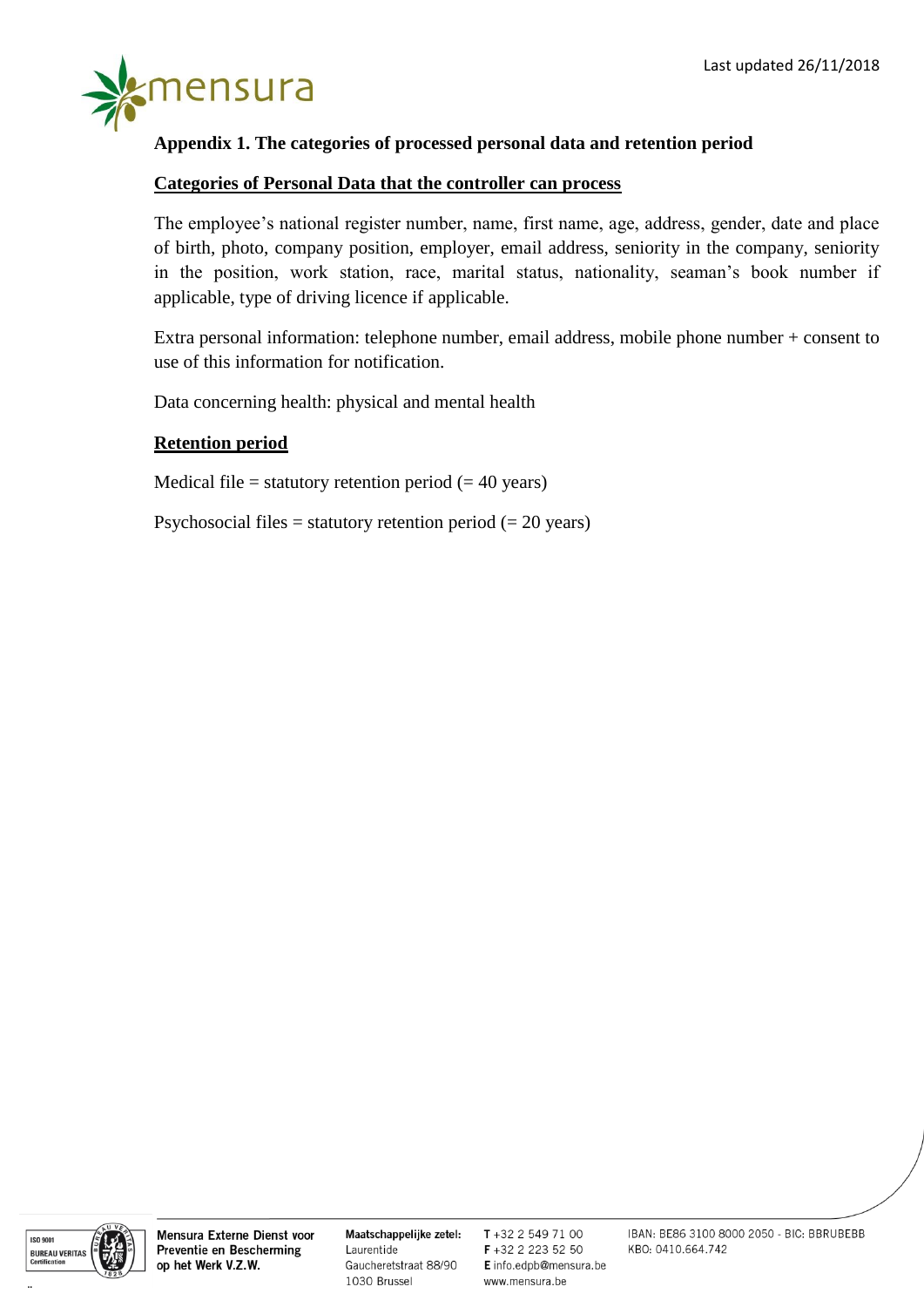

# **Appendix II. Technical and organisational security measures**

- Internal IT policy approved by the management board (contains password policy, acceptable use of company resources, Clean Desk and Clear Screen policy, Software policy, Internet policy, email policy, social media policy, policy on data confidentiality.....)
- Data will only be stored in Belgium
- Our systems are redundant on 2 data centres with TIER III + classification. (DRP and BCP)
- The hosting provider has ISO27001 certification.
- Firewalls on several network layers.
- Network Access Control, separation of networks, etc...
- Data in transit will only be permitted if encrypted.
- Remote access of users is only via VPN with Multi Factor authentication.
- Verified backup and restore procedures.
- Data in rest (backups) will be encrypted
- "Role based access" to applications.
- User Awareness training sessions will be organised.
- Antivirus/Antispam on several layers. (Firewall, Endpoints, Servers, mail systems…)
- SIEM for security devices.
- Logging and reporting.
- Regular security testing.
- Mobile Device management
- Capacity Management
- Regular updates of all systems and reporting on this.
- Regular security meetings met our hosting provider.
- Physical access security.
- Asset Management.
- Network and system monitoring.
- DDOS and IPS measures.
- Data Loss Prevention implementation in the near future.
- Change Management
- Separate Test, Validation and Production environments.
- Regular assessments of suppliers.



Maatschappelijke zetel: Laurentide Gaucheretstraat 88/90 1030 Brussel

T+32 2 549 71 00 F+32 2 223 52 50 E info.edpb@mensura.be www.mensura.be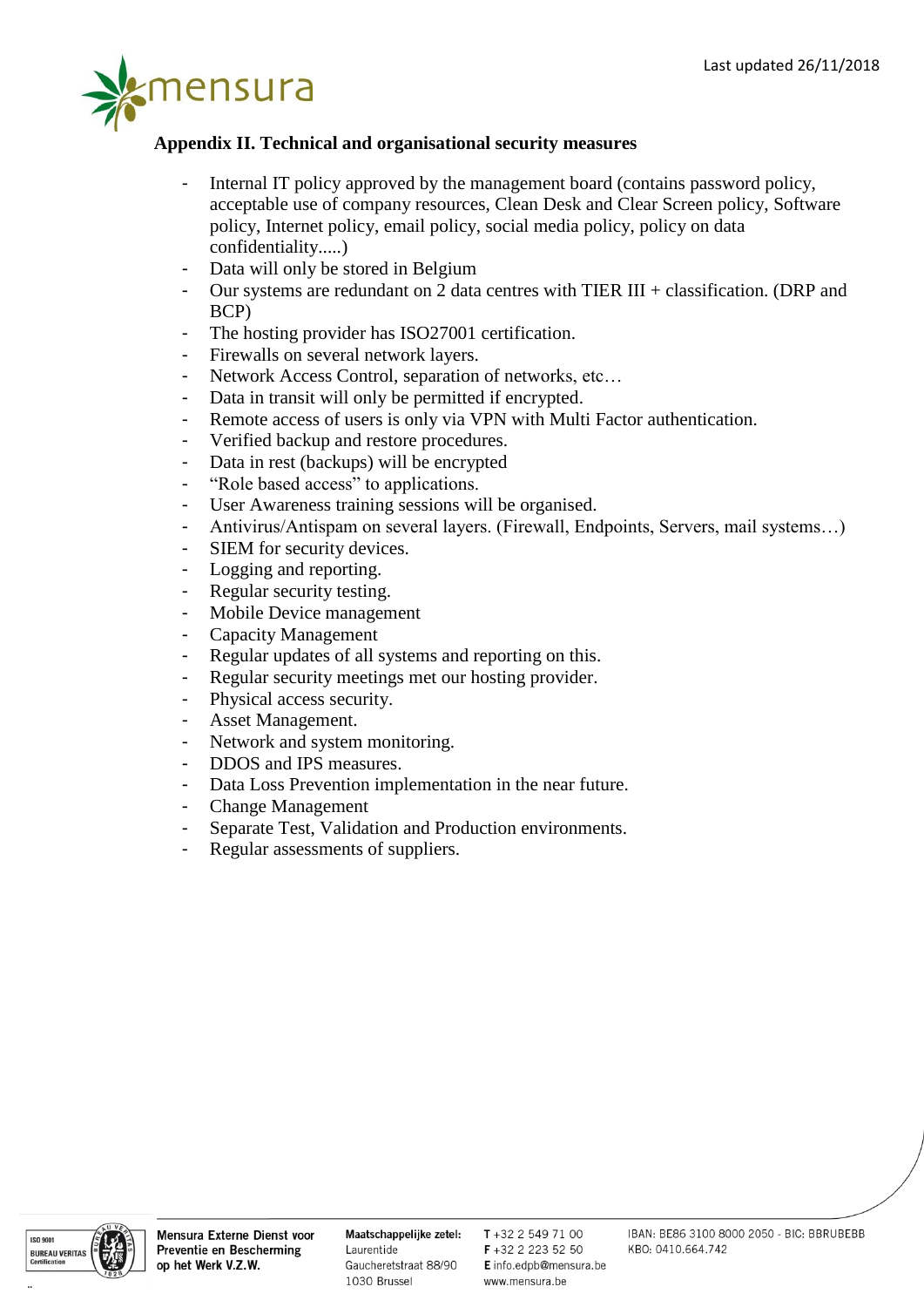

#### **Appendix III. External parties who may process the personal data of data subjects**

#### *III.I. Third parties*

- Personal data within the framework of psychosocial risks:
	- o in conformity with article 35 of book 1, Title 3 of the Code on Well-being at Work, individual files on psychosocial risks will be kept at the disposal of the **official tasked with supervision**.
	- o signed and dated statements from persons who were interviewed by the prevention adviser for psychosocial aspects will be communicated to the **Public Prosecution Service** that requests it, if the interviewed person has consented to the transfer in their statement. This is in conformity with article 35 of Book 1, Title 3 of the Code on Wellbeing at Work.
	- o Article 41 of Book 1, Title 3 of the Code on Well-being at Work: the prevention adviser for psychosocial aspects will communicate the recommendation to the **Centre for equal opportunities and opposition to racism** and to the **Institute for Gender Equality**, if these institutes submit a written request and insofar as the employee has given their consent to this request in writing, but without the Centre and the Institute being allowed to convey the recommendation to the employee.
	- o This is in conformity with article 44 of Book 1, Title 3 of the Code on Well-being at Work: If the applicant or the accused are considering commencing legal action, the employer will give them a copy of the recommendation by the prevention adviser for psychosocial aspects upon request.
	- o Individual files will only be passed on to the **occupational doctor providing treatment**, if the employee has consented to this.
	- o **Youston:** archiving of psychosocial files
- Personal data within the framework of medical supervision:
	- o Merak/Houston: archiving of the medical files
	- o Exchange of medical files with the medical department of the Nuclear Research Centre in Mol, the nuclear power station at Doel, Belgoprocess and FEDRIS
	- o Exchange of files between other external services
	- o Individual files will only be passed on to the attending physician, if the employee has consented to this.
	- $\circ$  In conformity with the Codex on Well-being at Work, book 1, title 4, acces to the medical file is given to the doctor of the Federal Public Service Employment, Labour and Social Dialogue.
	- o Vaccinnet: personal data within the framework of vaccinations
	- o The advising physician for the health insurance provider within the framework of rehabilitation files



Maatschappelijke zetel: Laurentide Gaucheretstraat 88/90 1030 Brussel

T+32 2 549 71 00 F +32 2 223 52 50 E info.edpb@mensura.be www.mensura.be